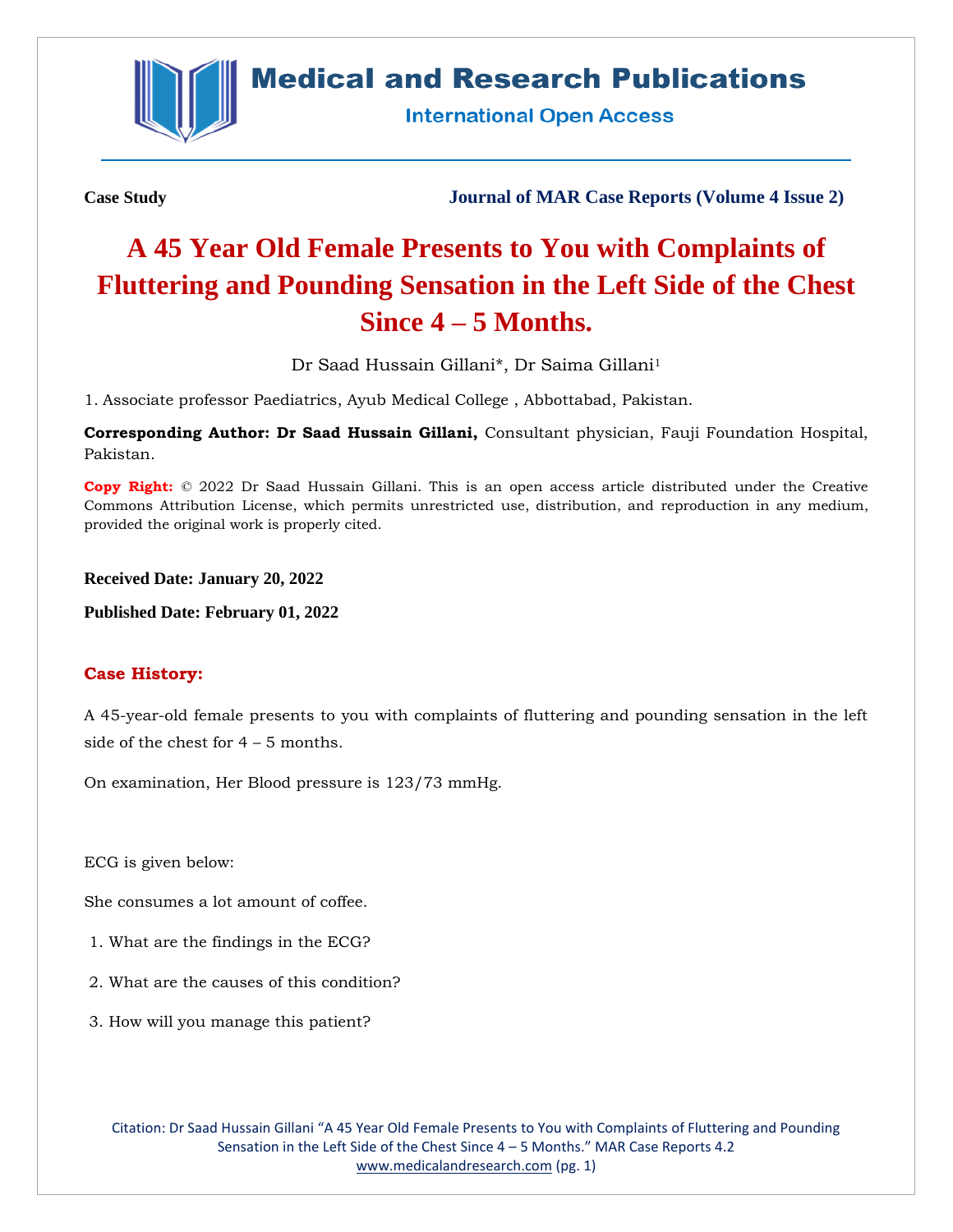**Journal of MAR Case Reports (Volume 4 Issue 2)**



Figure 1

#### **1. What are the findings in the ECG?**

This patient's ECG shows PVCs / Premature ventricular contractions.

Premature ventricular contractions (PVCs) are extra heartbeats that begin in one of the ventricles of the heart.

These extra beats disrupt regular heart rhythm, sometimes causing the patient to feel a fluttering or a skipped beat in their chest.

#### **2. What are the causes of this condition?**

Certain triggers, heart diseases or changes in the body can make cells in the ventricles electrically unstable.

Heart disease or scarring may also cause electrical impulses to be misrouted.

Premature ventricular contractions can be associated with:

Certain medications, including decongestants and antihistamines alcohol or illegal drugs.

Increased levels of adrenaline in the body may be caused by caffeine, tobacco, exercise or anxiety.

Citation: Dr Saad Hussain Gillani "A 45 Year Old Female Presents to You with Complaints of Fluttering and Pounding Sensation in the Left Side of the Chest Since 4 – 5 Months." MAR Case Reports 4.2 [www.medicalandresearch.com](http://www.medicalandresearch.com/) (pg. 2)